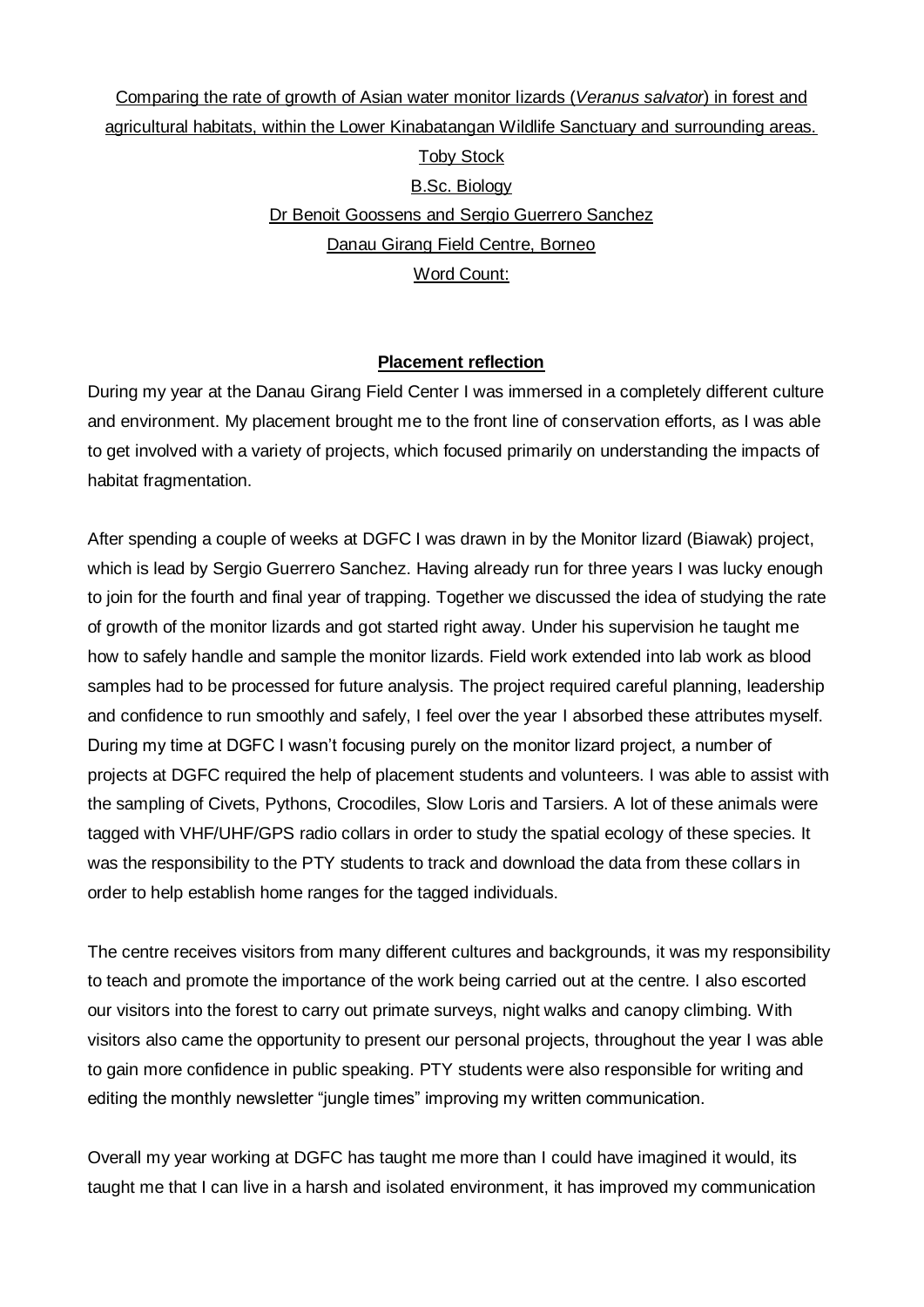both scientifically and socially and finally it has highlighted to me the importance of conservation efforts.

## **Abstract**

The biodiversity found in Sabah, Borneo is under extreme threat from habitat fragmentation; this is due the exponential increase in deforestation for palm oil plantations. Although the consequences of habitat fragmentation are severe for the overall biodiversity of Borneo, palm oil plantations have opened up a new niche and opportunity for more generalist species, such as the Asian water monitor lizard (*Varanus salvator*). Growth rate can be used to represent the fitness of an individual or population. It highlights how energy can be used to increase in size, yet maintain vital physiological processes, in order to amplify competitive ability. Using the *V. salvator* as an indicator species, the aim of this is project is to use their rate of growth to study the viability of both forest and agricultural habitats (Oil palm plantations), and to understand the affect fragmentation has on the species. Growth rate was measured using the change in snout to vent length (SVL) divided by the time between captures in a capture–mark–recapture study, in both secondary forest and oil palm plantations, between 2013 and 2017. *V. salvator* caught in oil palm plantations have a significantly faster rate of growth than *V.salvator* caught in secondary forest. It is expected that oil palm plantations give rise to pest species that provide an abundant food source for the Asian water monitor lizard, however further research into their movements and food availability is required to fully understand what drives their high rate of growth.

#### **Introduction**

Habitat fragmentation is currently the biggest threat to biodiversity in Borneo, it is estimated that between 1973 and 2010 the state of Sabah has lost 39.5% of its forest area to make way for industrial timber and oil palm plantations (Gaveau et al. 2014). The leading producers in the palm oil industry are Malaysia and Indonesia comprising of 80% of worldwide production, but together these nations are also home to greater than 80% of south east Asia's remaining primary forest (Koh and Wilcove 2007). The biodiversity within agricultural land is significantly lower than primary forest as well as disturbed secondary forest. A study carried out by Fitzherbert et al. (2008) showed that less than half as many vertebrate species are found within oil palm plantations when compared to primary forest. Also of species across all taxa found in primary forest, only 15% of them were also found in oil palm plantations.

To fully understand the effects of fragmentation, it is important to focus on indicator species (IS). "Indicator species can be used as a tool to assess the short-term impacts of environmental changes and the potentially damaging consequences of long-term ecological shifts" (Siddig et al. 2016). To do this a number of different species dynamics can be examined, including abundance,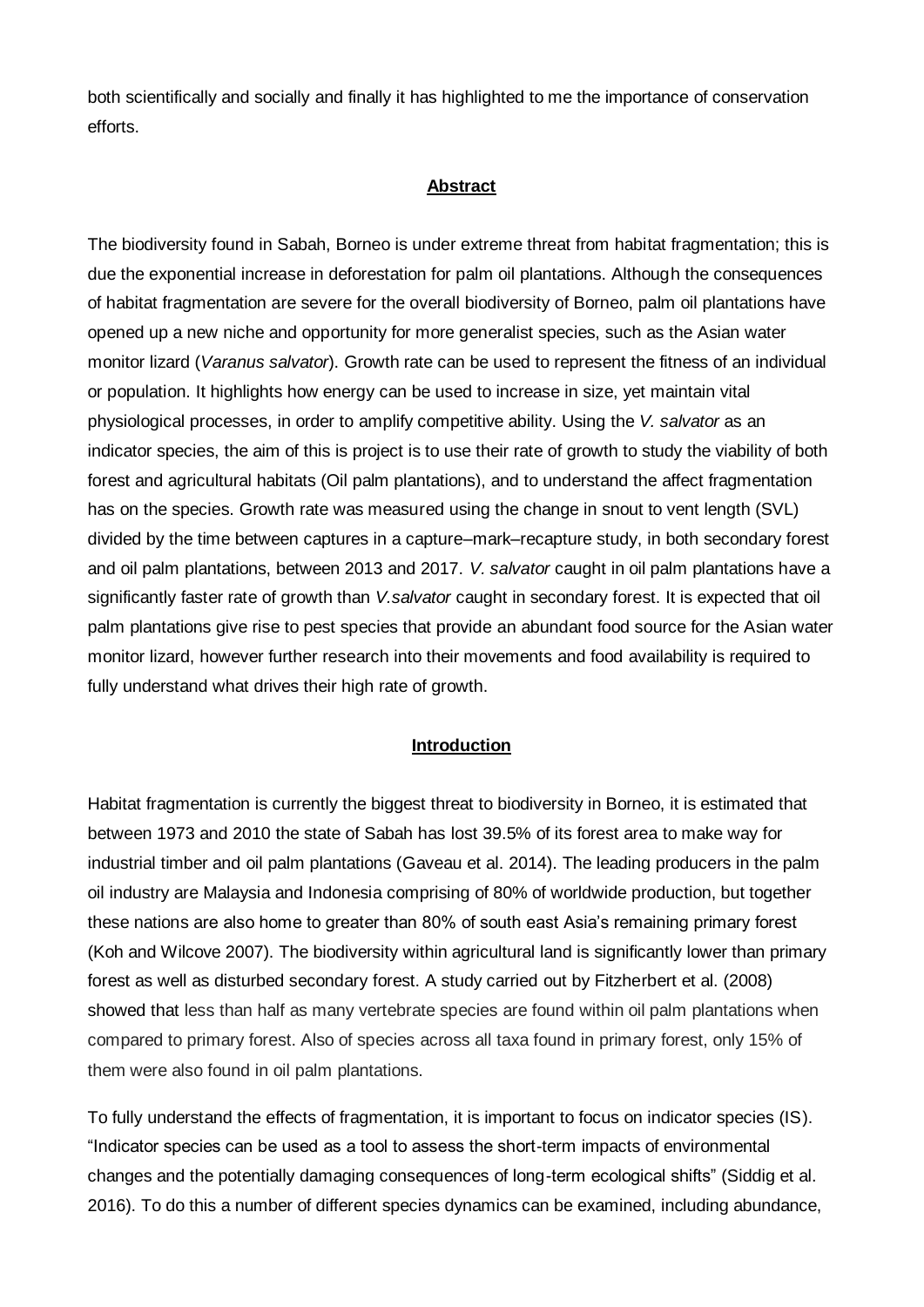reproductive success and growth rate. Looking at growth rate shows us how successful an individual/population is, as it reflects the allocation of energy among physiological processes, essential to survival. This includes growth, storage, maintenance and reproduction (Laver et al. 2012). A high growth rate demonstrates that an individual/population is able to support these functions and retain enough energy to continue to grow, maximizing body size and in turn providing individuals with a competitive edge when it comes to competition and survival (Cabrera-Guzmán et al. 2013).

The Asian water monitor lizard (*Varanus salvator*) is an ideal indicator species as it can be found in both forest and agricultural habitats, enabling us to accurately compare the short-term impacts of environmental change (Siddig et al. 2012). *V. salvator* is the second largest lizard species in the world behind the Komodo dragon (*Varanus komodoensis*) yet the water monitor is regarded as the most widespread Varanid species (Koch et al 2007). Water monitors are generalist feeders, their diet consisting of a wide range of vertebrates, crustaceans and carrion (Shine and Harlow 1998). The conversion of forest into oil palm plantation affects the Asian water monitor lizard as it creates a fragmented landscape, which may impact the movements and distribution of the species. This in turn may result in a narrowing genetic diversity (Dixo et al. 2009), which could lead to a high vulnerability to pathogens (Pearman and Garner 2005). The species could also be exposed to an increased level of ultraviolet light and environmental pollution (Mijanur and Iliazovic 2016).

The dramatic increase of oil palm plantations is not only detrimental in itself; it elicits an increase in human settlement, leading to an increase in human trophic subsidies and human-animal conflict (Campbell-Smith et al. 2012). Human trophic subsidies can have both positive and negative effects on animals that consume them. The maintenance of a productive oil palm plantation often depends on herbicides and pesticides. The chemicals used in pesticides and insecticides are often lipid soluble, if consumed they can become incorporated into the fatty tissues of animals. As a consequence of this, chemicals will bio-accumulate as they are trophically transmitted, which means that the highest concentration of chemicals will be seen in predators (Tan and Mustafa 2004). A modified diet may alter phenotypic traits that could improve fitness and positively influence population growth rates by improving their reproductive success and survival. However a modified diet could just as easily have the opposite effect and prove damaging to the health of the population (Jessop et al. 2012).

The body condition of an individual can be used as an indicator of its fitness (Warner et al. 2016), as body condition is an estimation of the fat stores in an individual. A more successful individual will have a higher body condition as it will have more food stored in the form of fat bodies (Case and Schwaner 1992). However in habitats exposed to human trophic subsidies, body condition may not represent the health of individuals or populations as a whole. We can look at the difference in body condition between recaptures to understand whether individuals in agricultural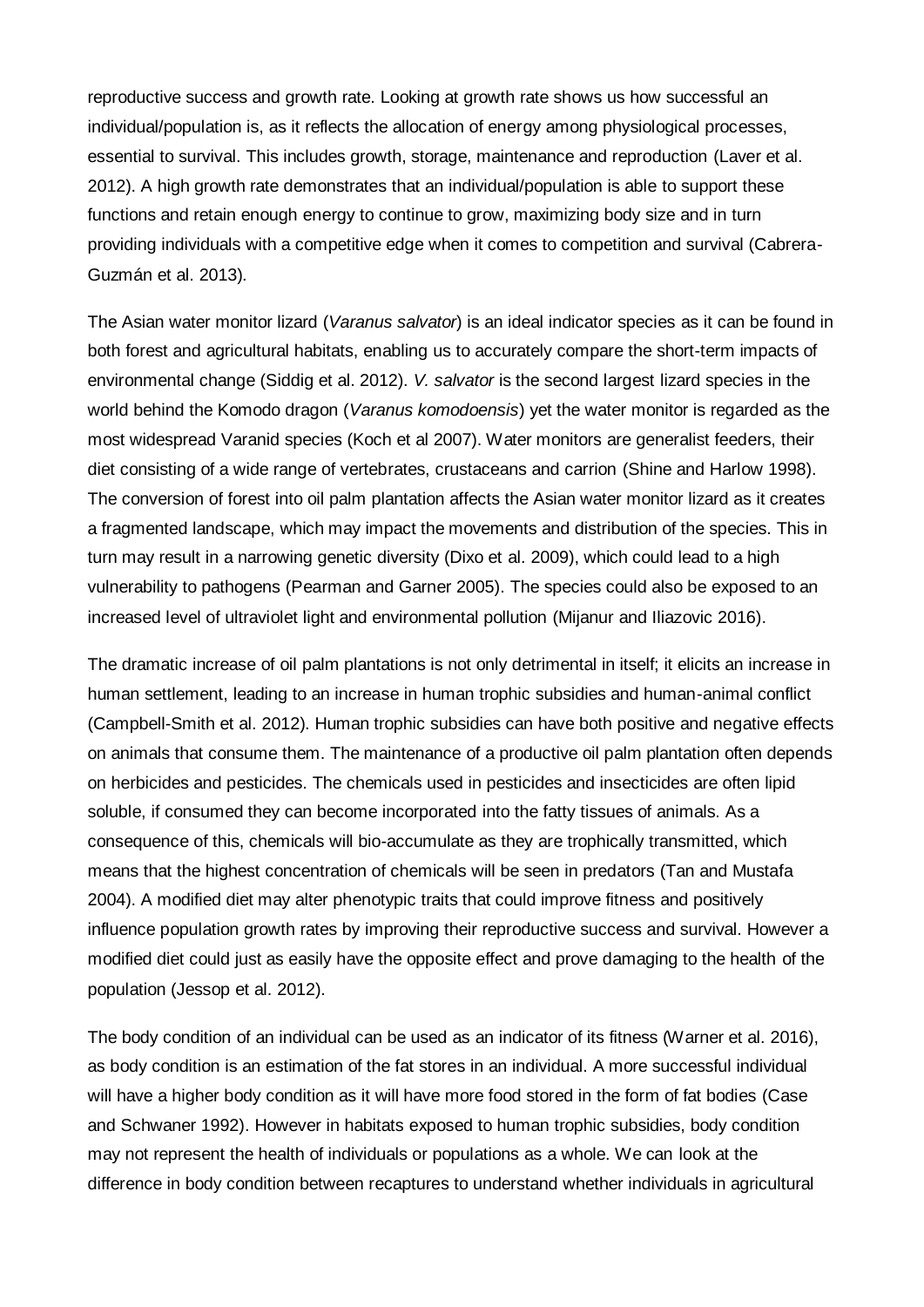habitats are gaining weight relative to their body size and compare this with the change in body condition of lizards in the forest habitat, ultimately to compare the fitness of both populations.

The aim of this study is to use the rate of growth of monitor lizards found in forest and monitor lizards found in agricultural habitat as an indicator as to how viable each habitat is and the affect fragmentation has on the species. The main hypotheses of this project are:

- There will be a significant difference between the average rate of growth of *V. salvator* found primarily in forest habitats and *V. salvator* found in agricultural habitats (oil palm plantations).
- The average rate of growth of *V. salvator* found in agricultural habitats will be higher than the rate of growth of *V. salvator* found in forest habitats.
- Smaller lizards will have a faster growth rate than larger lizards

# **Materials and Methods**

# **Study Site**

The study was undertaken at various sites in the Lower Kinabatangan Wildlife Sanctuary (LKWS). The LWKS is located in Eastern Sabah (5◦10′–5◦50′N; 117◦40′–118◦30′E) (Ancrenaz et al. 2004). The sanctuary's terrain is made up of a variety of habitat types including: seasonally flooded forest, riparian forest, dry dipterocarp forest, mangrove and swamp forest (Estes et al. 2012). The protected forest is bordered by multiple oil palm plantations creating a fragmented habitat for a vast majority of species in the LKWS. Transect sites were selected based on interior and edge habitats of both oil palm plantations and forests of the LWKS (see Figure 1).



**Figure 1 shows the positions of each transect within our sampling area. There are three sites in oil palm plantation (cream) and three in secondary forest (green), each with an interior and edge transect.**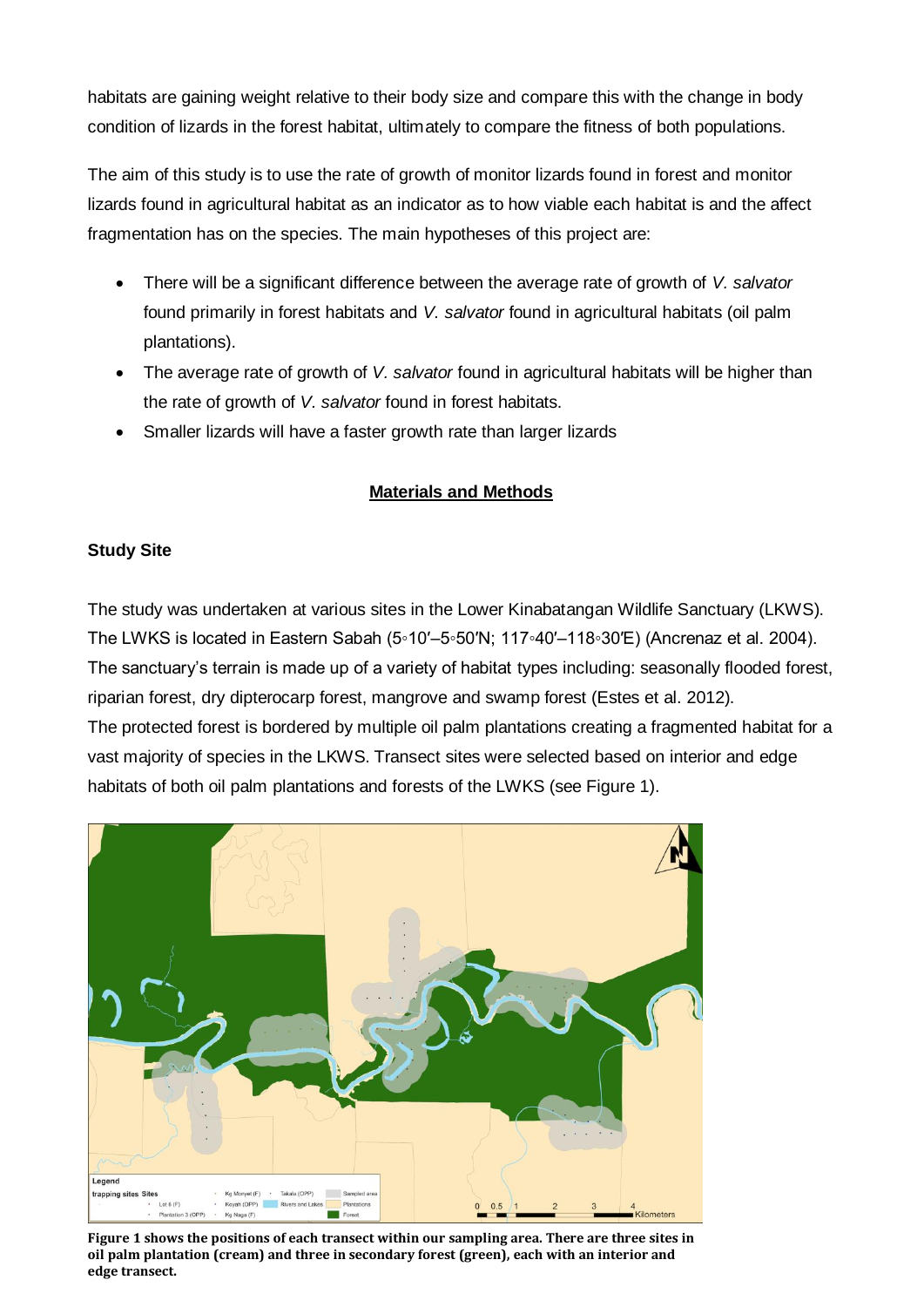#### **Lizard Trapping**

In order to study rate of growth of water monitor lizards, the capture, mark, recapture method was used (Laver et al. 2012). Box traps, baited with chicken guts, were placed at 400 m intervals along 1.6 km long transects, totalling five traps per transect, with two transects at each trap site, an interior and edge transect. An equal number of trap sites were placed in forest and plantation habitats. Each transect was visited three times over a four-year period as part of the monitor lizard project conducted by PhD student, Sergio Guerrero Sanchez.

## **Sampling**

Lizards were removed from the traps using a noose pole, which restrains the movement of the individual; this allows safe control of the head and hind legs of the animal. When the lizard is removed from the trap, its legs were tied, mouth secured with a cable tie and a cloth placed over its eyes to calm it and reduce stress, as it does with crocodilian (West et al. 2014). Body mass (kg), snout to vent length (SVL), total body length, head length and tail length was measured for each individual. They are marked using a sub-dermal microchip in the right hind leg for identification if recaptured.

#### **Rate of growth**

Growth rate of individuals was calculated using data collected in previous years by Sergio Guerrero-Sanchez, and an additional six months of data collected in 2017. This will provide a total of four years of captures and recaptures data. Measurements for rate of growth will only be taken if recapture time interval is greater than six months in order to minimise error. SVL was the primary morphological subject of our study as it is widely regarded as the most accurate measurement when analysing growth (Forsman 1993, Laver et al. 2012). Other morphological elements will also be analysed, including total length, tail length and body weight.

The change in SVL will be calculated by subtracting the SVL at the date of recapture from the SVL at the date of original capture. The rate of growth will be calculated by dividing the change in SVL by the time (months) between each capture. If multiple recaptures occur we will take the SVL at the most recent capture event. Negative growth rates will be included as individuals can loose weight in response to limited resources or senescence (Wikelski and Thom 2000 cited in Laver et al. 2012).

#### **Analyses**

All statistical analyses were done on statistical software R Studio Version 1.0.143. We looked at the average rate of growth (RoG) of monitor lizards in forest habitat and compared it with the individuals found in oil palm plantations. We split the lizards into group based on their size at first capture, as we were unable to estimate the age of the lizards. Body condition was calculated using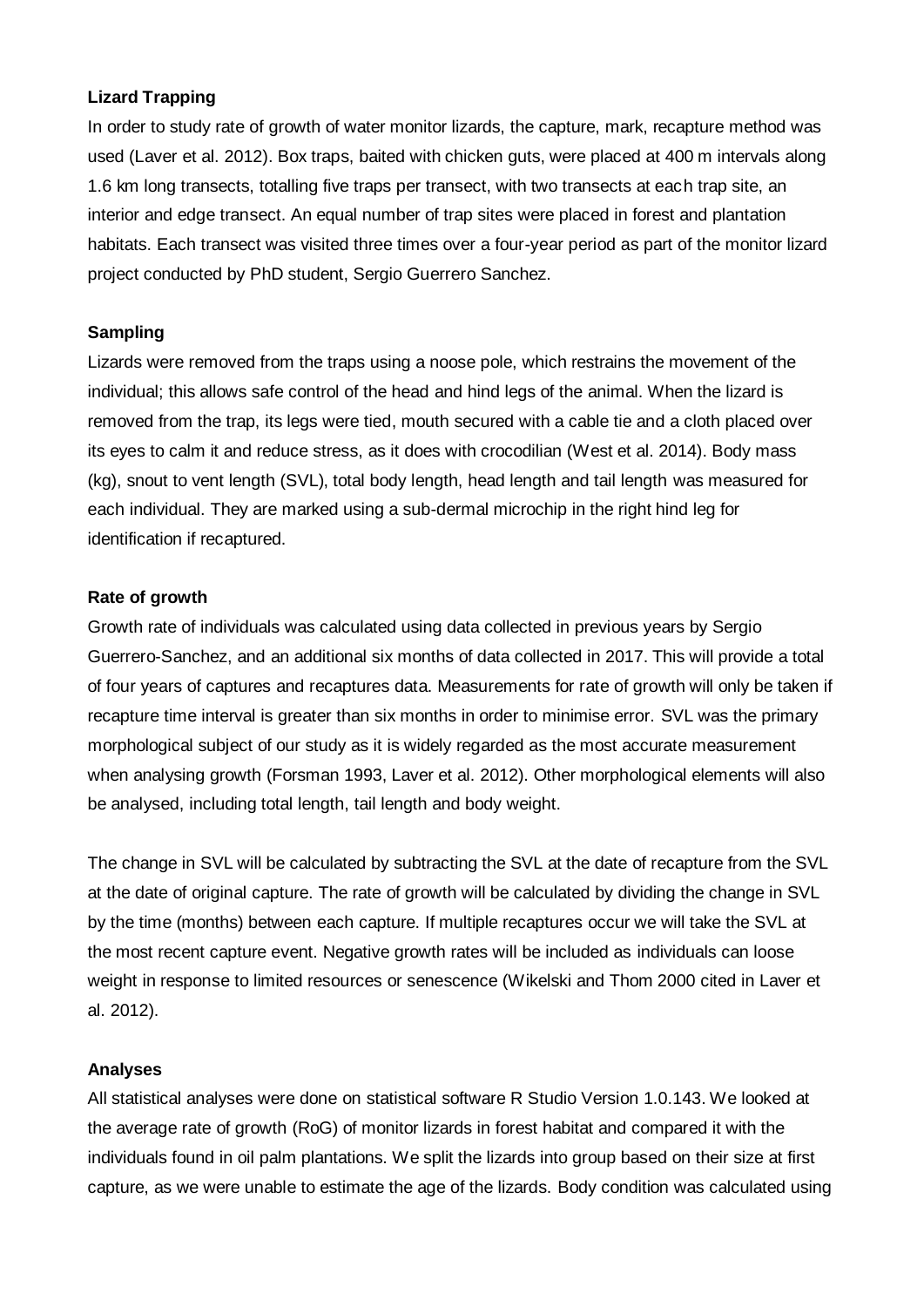the residuals of regression between the  $log_{10}$ -transformed body mass and  $log_{10}$ -transformed SVL (Smyth *et al*., 2014). As with rate of growth, the change in body condition was calculated by subtracting the body condition at most recent recapture from the body condition at the original capture.

#### **Results**

#### **Scope of Data**

Over 400 individual monitor lizards were caught between 2013 and 2017, 756 recaptures allowed us to record growth rates from 80 individuals. Of these 80 individuals 72.5% were recaptured more than once during the sampling period. A total of 46 growth rates were recorded from individuals caught in secondary forest compared to 34 in the oil palm plantations. Recapture intervals used for analysis spanned from six months to three and a half years, recapture intervals less than six months were excluded.

#### **Rate of Growth**

The data was assessed for normality and was transformed using log(x+1) in statistical software R, however the data after transformation could not be normalised. Therefore, the non-parametric Kruskal-Wallis test was used to compare the growth rate of the SVL of *V. salvator* in both forest and agricultural habitats.

There was a significant difference between the average rates of growth of *V. salvator* found in oil palm plantations and secondary forest (Kruskal-Wallis chi-squared  $= 4.4718$ , df  $= 1$ , p-value  $=$ 0.03446), confirming that habitat selection can affect the success of individuals and populations. There was a significant difference between the average SVL of lizards, at first capture, found in forest and agricultural habitats whereby lizards caught in oil palm plantations have a significantly larger average SVL than lizards caught in secondary forest (Kruskal-Wallis chi-squared = 1045597,  $df = 2$ , p-value <2.2e<sup>-16</sup>). Lizards caught in the oil palm plantations also have a faster average rate of growth. Confirming the hypothesis that the average rate of growth of *V. salvator* found in agricultural habitats is higher than in secondary forest (Figure 2).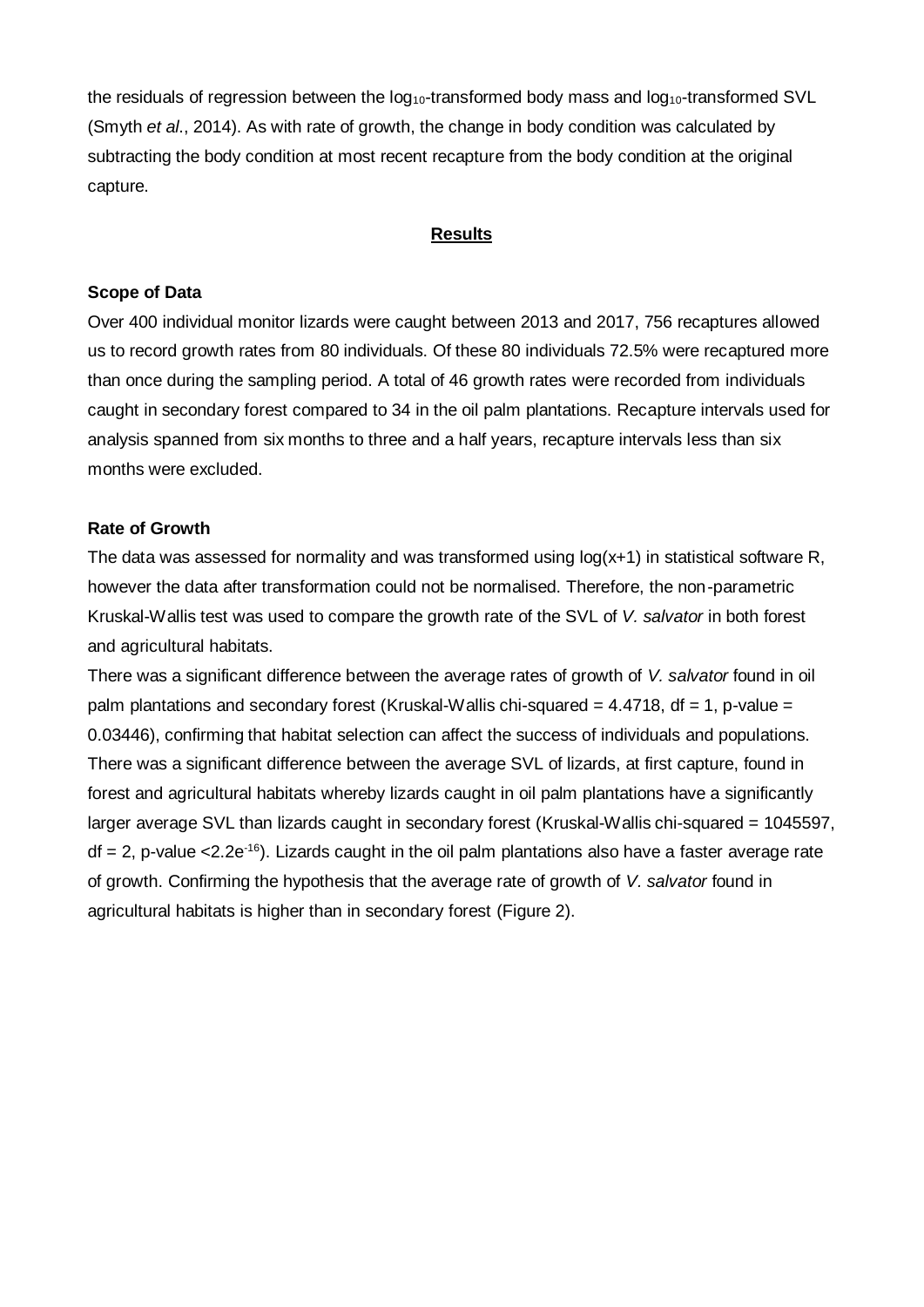## **SVL Growth Rate**



**Figure 2 features a boxplot to describe the difference in SVL growth rates between** *V. salvator* **found in oil palm plantations and secondary forest.**

The growth rate of body weight was significantly higher in individuals found in oil palm plantations compared with those found in secondary forest (Kruskal-Wallis chi-squared = 10.0865, df = 1, pvalue = 0.0015). However there was no significant difference when comparing the growth rates of the tail and the total length in both habitats (p>0.05)(Table 1).

| Morphological       | <b>Average Rate of Growth</b> |                         | Kruskal-Wallis chi squared test |    |         |
|---------------------|-------------------------------|-------------------------|---------------------------------|----|---------|
| Element             |                               |                         |                                 |    |         |
|                     | Oil palm plantation           | <b>Secondary Forest</b> | κ                               | df | p-value |
| <b>SVL</b>          | 4.46                          | 3.02                    | 4.4718                          | 1  | 0.0345  |
| <b>Body Weight</b>  | 0.14                          | 0.05                    | 10.0865                         | 1  | 0.0015  |
| <b>Total Length</b> | 0.57                          | 0.24                    | 3.4712                          |    | 0.0625  |
| <b>Tail Length</b>  | 0.13                          | 0.22                    | 0.6078                          |    | 0.4356  |

| Table 1 shows the average growth rates of monitor lizards in both forest and agricultural habitats, |
|-----------------------------------------------------------------------------------------------------|
| measured in cm/month with the exception of body weight, which is measured in kg/month.              |

To test the hypothesis that smaller lizards will have a higher rate of growth than larger lizards, individuals were split into 11 groups based on their size at first capture at intervals of equal size from 40cm to 95cm. Group 4 was the largest with 22.5% of all the individuals used for assessment fitting into the 55-60cm category, whereas groups 1,9 and 11 only had two individuals. The Kruskal-Wallis test was used to compare the average rate of growth from each size group.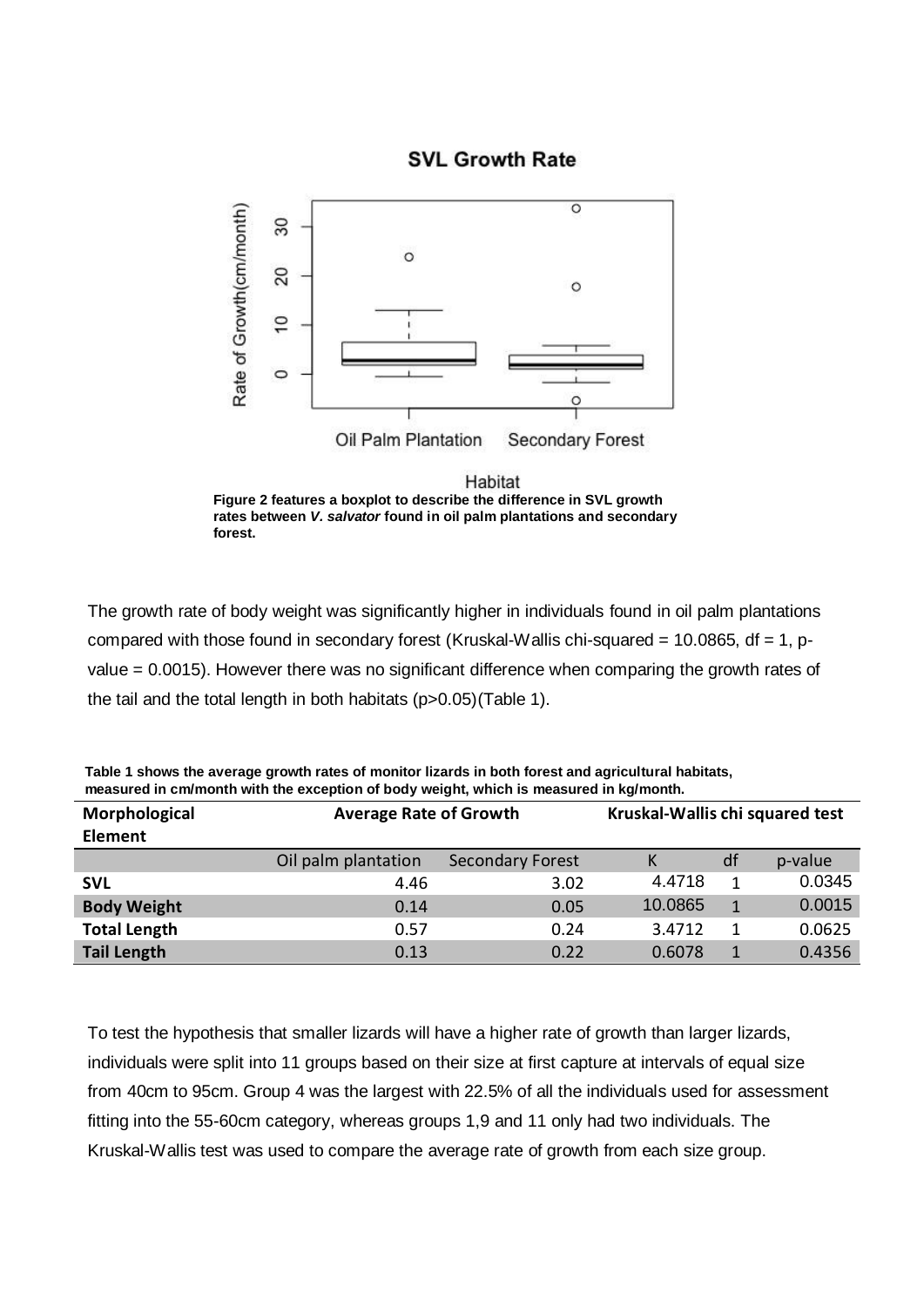There was no significant difference between the groups ( $K = 5.7517$ , df = 10, p-value =0.8357) allowing us to accept the null hypothesis that smaller *V. salvator* do not have a faster rate of growth than larger *V. salvator* (see Figure3)*.* There was also no significant difference between the groups when we compared the habitats separately,  $(K = 5.4319, df = 10, p-value = 0.8605)$  in the secondary forest and  $(K = 9.4532, df = 9, p-value = 0.3965)$  in the oil palm plantations.



**SVL Growth Rate** 

**Figure 3 visualises the growth rates of each size group, there is little variation in the medians of each group.**

### **Body Condition**

To help us understand whether the rapid increase in body weight is having a negative effect on the fitness of lizards found in oil palm plantations we compared the change in body condition between recaptures of lizards from both habitats. This proved not to be statistically significant (p>0.05), however the change in body condition cannot solely be the indicator for the fitness of the populations.

#### **Discussion**

Studying somatic growth rate allowed us to gauge the success of a population as it can have important fitness consequences, be heritable, and evolve (Caley and Schwarzkopf 2004). Here we used rate of growth to indicate the success *V. salvator* have in both secondary forest and oil palm plantations, and have discovered that there is a significant difference between the growth rates in each habitat. Not only are oil palm plantations able to support the Asian water monitor lizards, they are able to provide enough resources for the individuals to grow significantly faster than in secondary forest.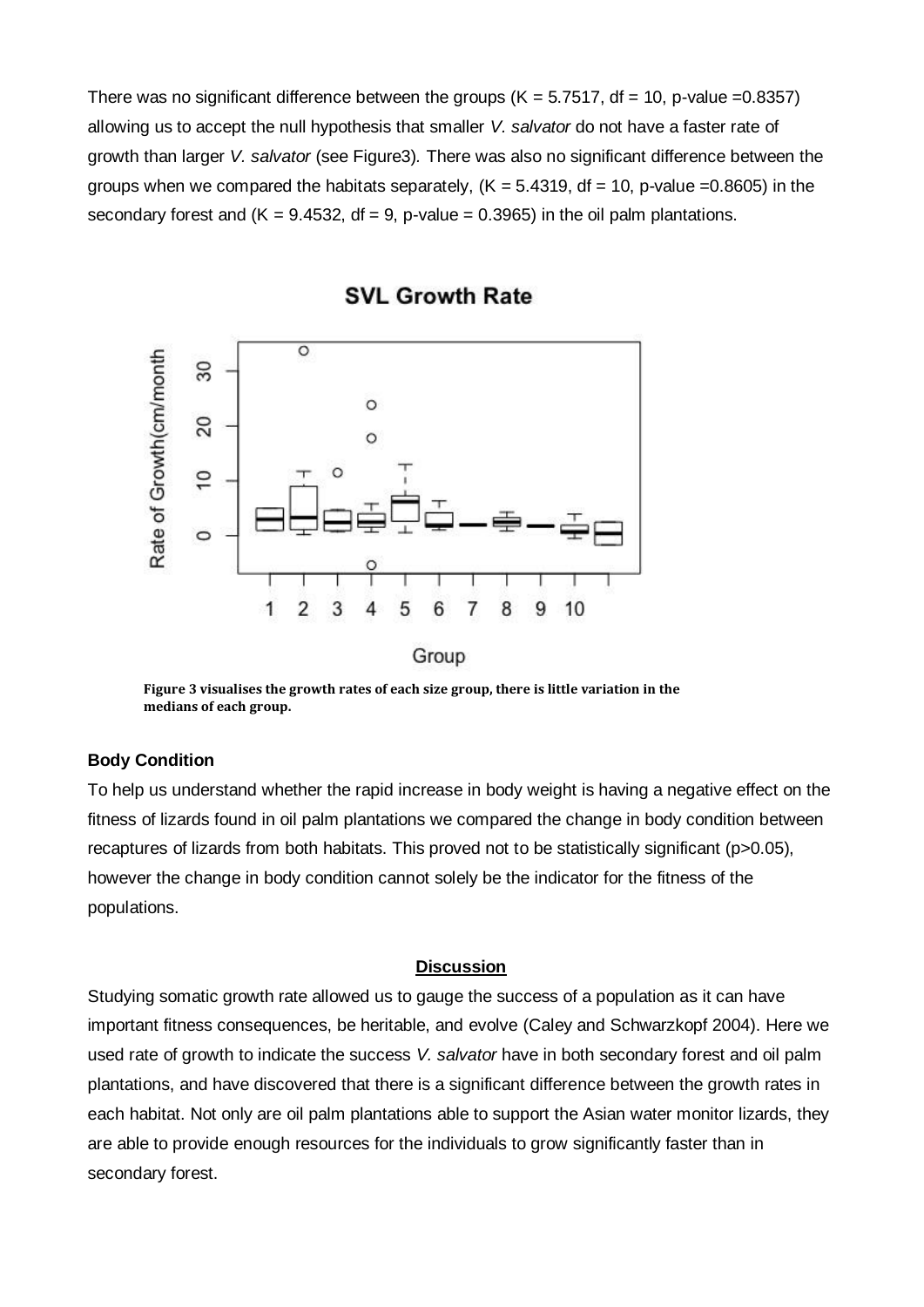When the rainforest is cleared for oil palm plantations there is a major shift in resource consumption. For specialist species this is less favourable as habitat fragmentation will limit the resources available to them, this in turn opens up a niche for the generalist species, with less competition for resources and the ability to utilise and adapt to new resources they are able to thrive (Martinson and Fagan 2014). Because of this oil palm plantations often give rise to pest species such as rats, which are known to reach densities of 600 individuals per hectare (Wood and Fee 2003), providing an abundant food source for predator species. This could explain why the average growth rate of *V. salvator* is faster in oil palm plantations than in forest habitats.

Ectothermic species rely on the external temperature for development and growth. Zilber et al. (1991) recorded a significant increase in growth of captive Nile crocodiles, *Crocodilus niloticus* when subject to higher temperatures and direct sunlight. That environment is reflected in oil palm plantations as compared with secondary forest, oil palm plantations have very little canopy cover. This means that *V. salvator* living in oil palm plantations are more exposed to direct sunlight and higher temperatures than the individuals living in the forest (Davis and Sutton 1998), this could be another factor driving the high growth rate of lizards in oil palm plantations.

The body weight and SVL of monitor lizards in the plantations grew significantly faster than lizards in the forest. Yet there was no significant difference in the change in body condition of monitor lizards in both habitats. Body condition is directly affected by both body weight and SVL; therefore as both are increasing at a similar rate, the body condition will remain constant. Although body condition helps us to understand the fitness of individuals and populations as a whole, it cannot be the sole method of analysing the health of an individual/population.

There are a number of factors that we are unable to account for and the majority of them stem from our inability to sex each individual. Externally Asian water monitor lizards do no display sexual dimorphism, so it is impossible to determine the sex of lizard non-invasively. The difference in rate of growth of male and female monitor lizards is due to the difference in energy allocation between the sexes. Female growth is driven by fecundity, so reproduction is prioritised over somatic growth whereas males are driven by sexual selection, this means that energy is focused on somatic growth in order to improve their ability to compete for females (Laver et al. 2012). By assessing the rate of growth without any indication of sex, it is likely that the average rate of growth is not truly representative for each habitat.

The individual lizards were put into groups based on their size at first capture, this was to test the assumption that younger lizards will have a faster growth rate, however without the sex of the lizard there was no way to estimate the stage of its life cycle. This could explain why there was no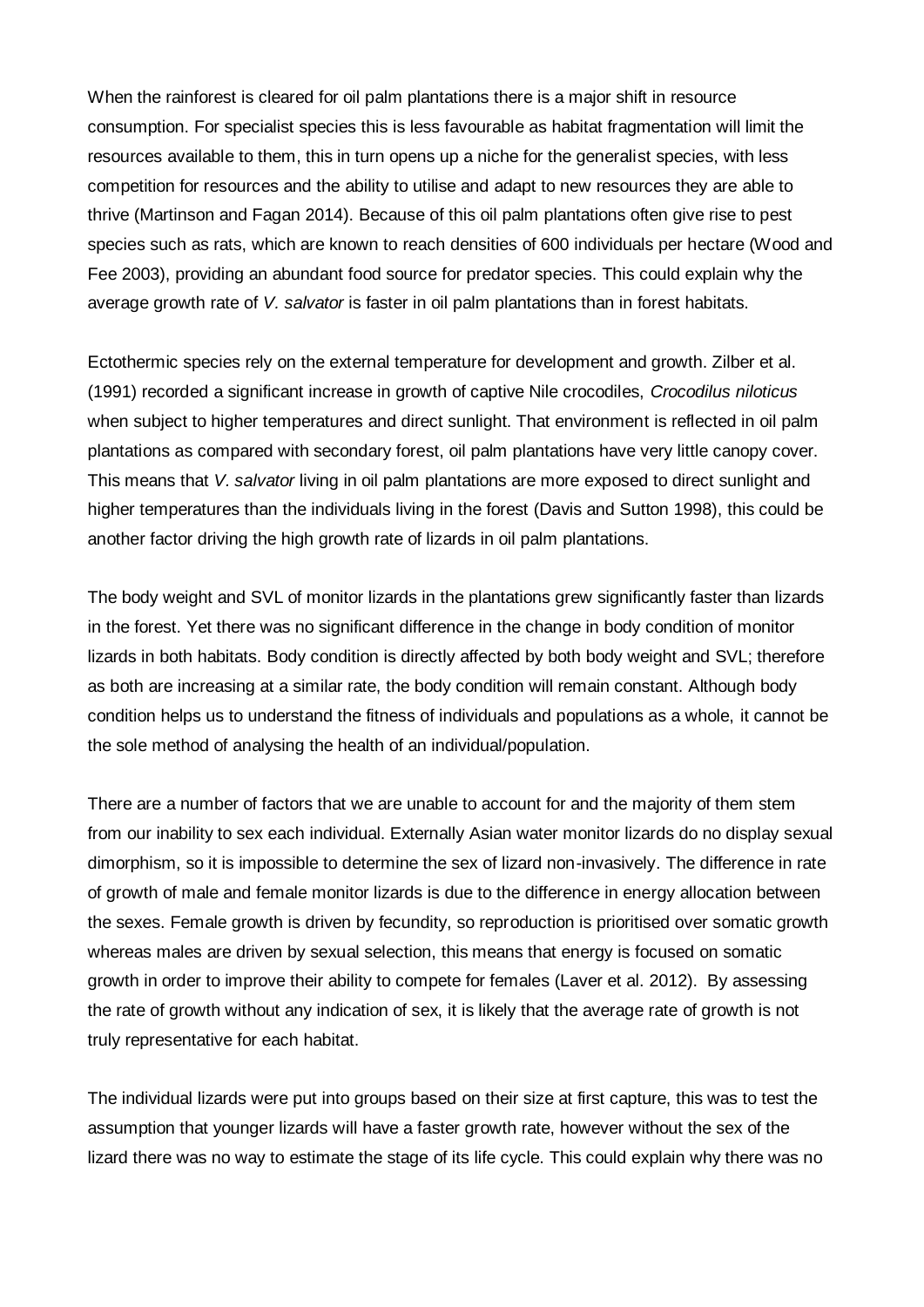statistical significance between the growth rates of the groups, as the groups could be made of up males, at an early stage of their life cycle, as well as mature females.

With more time we could use molecular analyses to determine the sex of each individual, using PCR primers to amplify sex specific alleles (Laver et al. 2012). With the sex of each individual identified, we can compare the growth rates of males and females separately in each habitat. Also the growth of some individuals reached its asymptote before the final recapture. Leaving an area of doubt when calculating its growth rate, as it meant finding a balance between keeping the methods consistent but gaining a less accurate measure of growth rate. If the study was repeated over a longer period of time we could establish growth curves and an age estimate for each individual in order to get an accurate representation of growth rate and estimation of age. Enabling us to accurately assess the difference in growth rates of individuals at similar stages in their life cycle, in different habitats. Alternatively if we were able to use captive individuals and record their growth from birth it could also be possible to create an average growth curve for both sexes and ascertain the point at which growth rate asymptotes, using this we could estimate where other individuals are in their life cycles.

Each trapping site has an interior transect and an "edge" transect that borders the forest and the plantation. Individuals that were caught when trapping along the plantation edge were categorised into the "Plantation" group, and although the vast majority of plantation lizards were recaptured in the plantations there is no way to ensure that these lizards are not using the forest as well. One of the main focuses of the monitor lizard project was the use of GPS backpacks to monitor the spatial ecology of *V. salvator*. The data collected by Sergio Guerrero Sanchez suggests lizards caught in the plantation interior have the smallest home ranges, which suggests that the oil palm plantation does provide the individuals with the resources they need however further study into their movement patterns and food availability is required to fully understand the factors that drive body size and rate of growth.

#### **Conclusion**

With the global demand for palm oil continuing to increase, more and more forest is going to be destroyed for the production of oil palm plantations. The goal of this project was to use the rate of growth of *V.salvator* as an indicator as to whether oil palm plantations can support this species as its natural habitat is being lost. We have discovered that Asian water monitor lizards are not only able to survive in plantations but thrive, as a generalist species they are perfectly able to adapt to and utilize their new environment.

#### **Acknowledgements**

Firstly I would like to express my gratitude to Dr Benoit Goossens, my placement training year supervisor, for giving me the opportunity to work at DGFC and carry out my own research project. I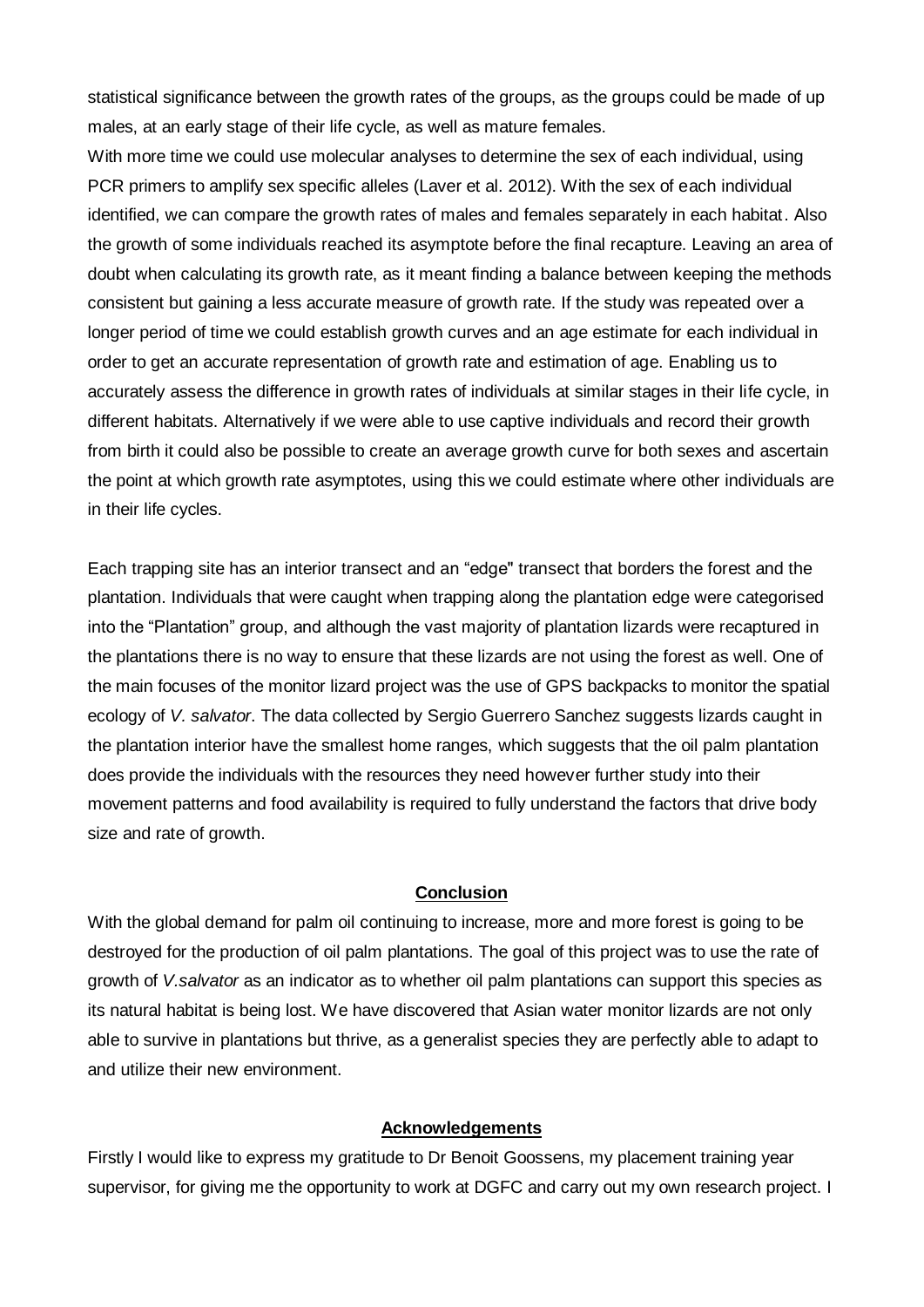would like to thank Sergio Guerrero Sanchez, not only for teaching me the skills required to carry out my project but for his guidance and positive outlook on life. I would also like to thank my fellow PTY students, Francis Roy, Jack Devlin and Angus Chaplin-Rogers for making this placement unforgettable. I would like to thank all the students, research assistants and staff at DGFC for welcoming me into their community and teaching me how to survive a year in the jungle. Finally a massive thank you to my parents for supporting me throughout my PTY.

#### **References**

Ancrenaz, M., Goossens, B., Gimenez, O., Sawang, A. and Lackman-Ancrenaz, I. (2004). Determination of ape distribution and population size using ground and aerial surveys: a case study with orang-utans in lower Kinabatangan, Sabah, Malaysia. *Animal Conservation*, 7(4), pp.375-385.

Cabrera-Guzmán, E., Crossland, M., Brown, G. and Shine, R. (2013). Larger body size at metamorphosis enhances survival, growth and performance of young cane toads (*Rhinella marina*). *PLOS ONE*, 8(7), p.e70121.

Caley, M.J. and Schwarzkopf, L. (2004). Complex growth rate evolution in a latitudinally widespread species. *Evolution* 58(4), pp. 862–869.

Campbell-Smith, G., Sembiring, R. and Linkie, M. (2012). Evaluating the effectiveness of humanorangutan conflict mitigation strategies in Sumatra. *Journal of Applied Ecology*, 49(2), pp.367-375.

Case, T. and Schwaner, T. (1993). Island/mainland body size differences in Australian varanid lizards. *Oecologia*, 94(1), pp.102-109.

Davis, A. and Sutton, S. (1998). The effects of rainforest canopy loss on arboreal dung beetles in Borneo: implications for the measurement of biodiversity in derived tropical ecosystems. *Diversity and Distributions*, 4(4), pp.167-173.

Dixo, M., Metzger, J., Morgante, J. and Zamudio, K. (2009). Habitat fragmentation reduces genetic diversity and connectivity among toad populations in the Brazilian Atlantic Coastal Forest. *Biological Conservation*, 142(8), pp.1560-1569.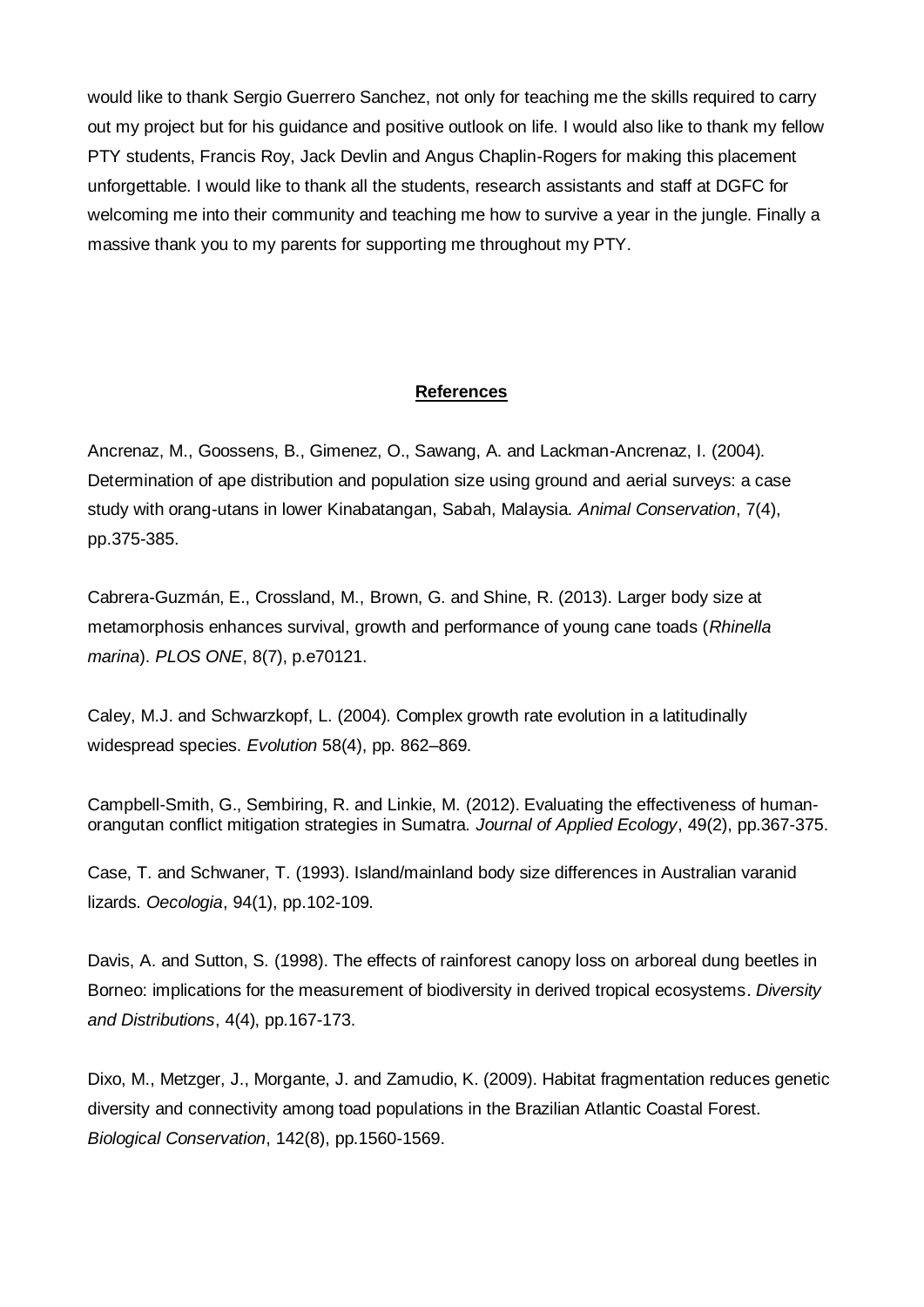Estes, J., Othman, N., Ismail, S., Ancrenaz, M., Goossens, B., Ambu, L., Estes, A. and Palmiotto, P. (2012). Quantity and configuration of available elephant habitat and related conservation concerns in the Lower Kinabatangan Floodplain of Sabah, Malaysia. *PLOS ONE*, 7(10), p.e44601.

Farlow, J. and Pianka, E. (2000). Body form and trackway pattern in Australian desert monitors (Squamata: Varanidae): comparing zoological and ichnological diversity. *PALAIOS*, 15(3), pp.235- 247.

Fitzherbert, E., Struebig, M., Morel, A., Danielsen, F., Bruhl, C., Donald, P., Phalan, B. (2008). How will oil palm expansion affect biodiversity? *Trends in Ecology & Evolution* 23(10), pp. 538– 545.

Forsman, A. (1993). Growth rate in different colour morphs of the adder, *Vipera berus*, in relation to yearly weather variation. *Oikos*, 66(2), p.279.

Gaveau, D.L.A., Sloan, S., Molidena, E., Yaen, H., Sheil, D., Abram N.K., Ancrenaz, M., Nasi, R., Quinones, M., Wielaard, N., Meijaard E. (2014). Four decades of forest persistence, clearance and logging on Borneo. *PLOS ONE* 9(7), p. e101654.

Martinson, H. and Fagan, W. (2014). Trophic disruption: a meta-analysis of how habitat fragmentation affects resource consumption in terrestrial arthropod systems. *Ecology Letters* 17(9), pp. 1178-1189.

Koh, L.P. and Wilcove, D.S. (2007). Cashing in palm oil for conservation. *Nature* 448(7157), pp. 993–994.

Laver, R.J., Purwandana, D., Ariefiandy, A., Imansyah, J., Forsyth, D., Ciofi, C., Jessop, T.S. (2012). Life-history and spatial determinants of somatic growth dynamics in Komodo dragon populations. *PLOS ONE* 7(9), e45398.

Mijanur, R.K.M. and Iliazovic, R.I. 2016. Consequences of habitat loss and habitat fragmentation on the survival of monitor lizard populations in Bangladesh: a review and prospectus. *Journal of Biodiversity and Environmental Sciences* 8(2), pp. 139–145.

Pearman, P. and Garner, T. (2005). Susceptibility of Italian agile frog populations to an emerging strain of Ranavirus parallels population genetic diversity. *Ecology Letters*, 8(4), pp.401-408. Shine, R. and Harlow, P.S. 1998. Ecological traits of commercially harvested water monitors, *Varanus salvator*, in northern Sumatra. *Wildlife Research* 25(4), p. 437.